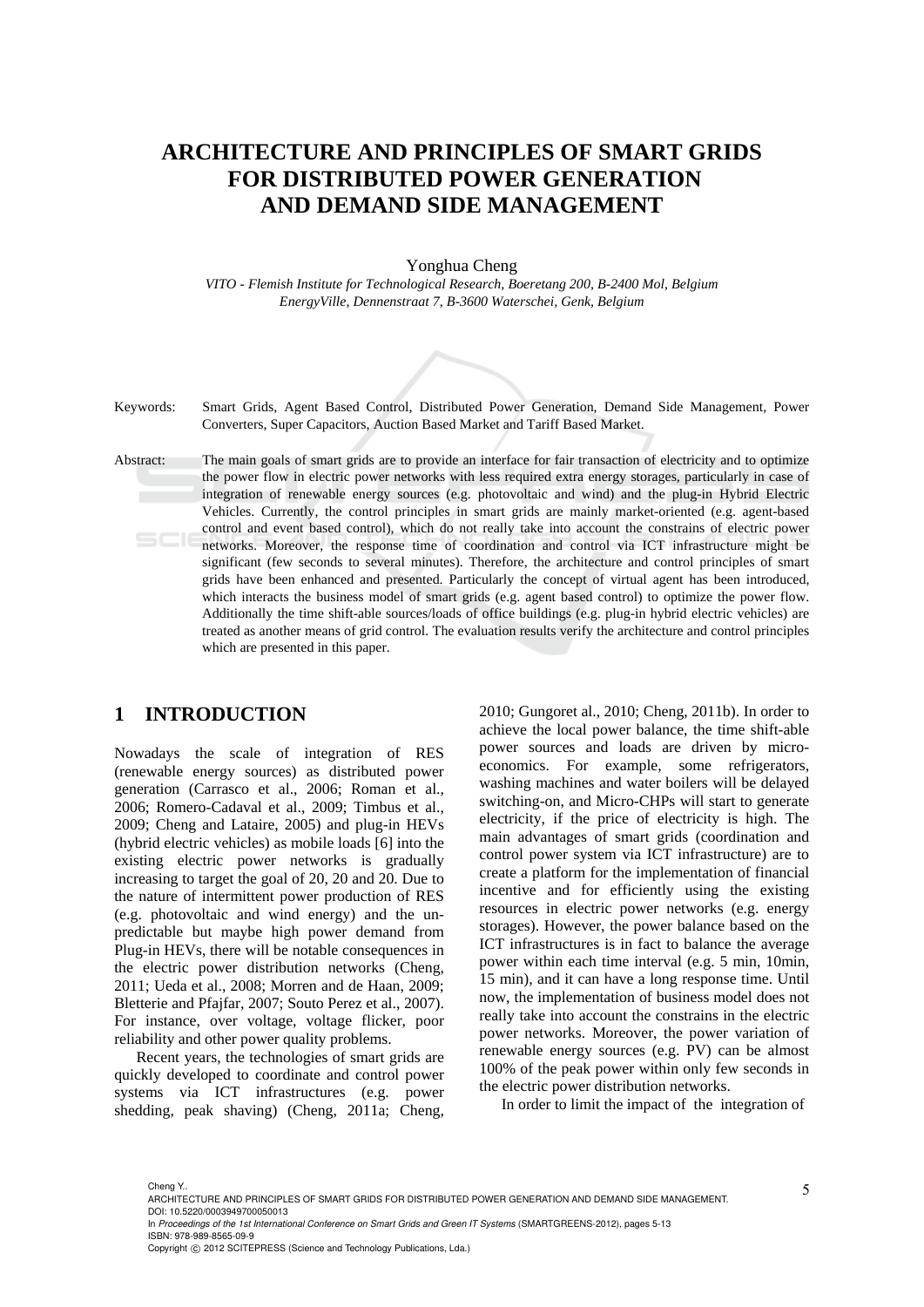renewable energy sources and electric vehicles into the existing electric power networks, power difference must be limited in the different time scales (Cheng, 2011b). The possibly time shift-able sources and loads of office buildings and dwellings can be used as the means of grid control. In addition, supercapacitors can also be applied as the peak power unit (Cheng, 2011b) and (Cheng, 2009), to ensure the stability and reliability during the transient state (around 1min) of the demand side power management (which is based on ICT infrastructure). Further islanding mode of microgrids and seamless switching between islanding mode and grid-connected mode are also expected (Cheng, 2009; Guerrero et al.2011, Balaguer et al., 2011). In this case, the corresponded control principles are very important and have been developed(Cheng, 2009; Guerrero et al.2011, Balaguer et al., 2011; Cheng, 2004; Guerrero et al., 2008; Vasquez, 2009; Iwanski and Koczara, 2008; Guerrero et al., Pai et al., 2010; Zhong et al., 2011; Yuen et al., 2011; Zhou and Francois, 2011) ).

In this paper, first the architecture of smart grids is presented. Then the control principles of smart grids in particular, the agent-based control and event-based control are introduced. In addition, the principle of virtual agent for power flow optimisation and control in smart grids is also explained. After that, the characteristics of smart grids in function of electricity price are assessed. Further the system dynamics perspective (due to the long response time of coordination and control via ICT infrastructure) and improvement by using the controllable sources and loads in office buildings (e.g. super capacitor storage and plug-in electric vehicles) are explored. Finally, the architecture and principle of smart grids are evaluated. The evaluation results prove that the architecture and principles can be applied to optimize the power flow in the electric power distribution networks.

## **2 ARCHITECTURE OF SMART GRIDS**

Smart grid is the intelligent electric power network, which can achieve the goals of fair transaction of electricity and at the same time reducing the peak power and maximally supplying local loads from the distributed power generators (e.g. renewable energy sources), to efficiently use the electric power networks. In order to verify the benefits of smart grids, the architecture of smart grid can be presented as in Fig.1, where the market based operation in distribution networks is established. In smart grids, there must be certain percent individual power sources and loads being time shift-able and controllable. These sources and loads can be represented by their agents to their preferable ARP (access responsible party) and act in the auctionbased market; or they simply respond in the tariffbased market. DSO (distribution system operator) will play the role of SR (settlement responsible) in the distribution network besides smart metering and providing the measurements to TSO (transmission



Figure 1: Architecture of a smart grid.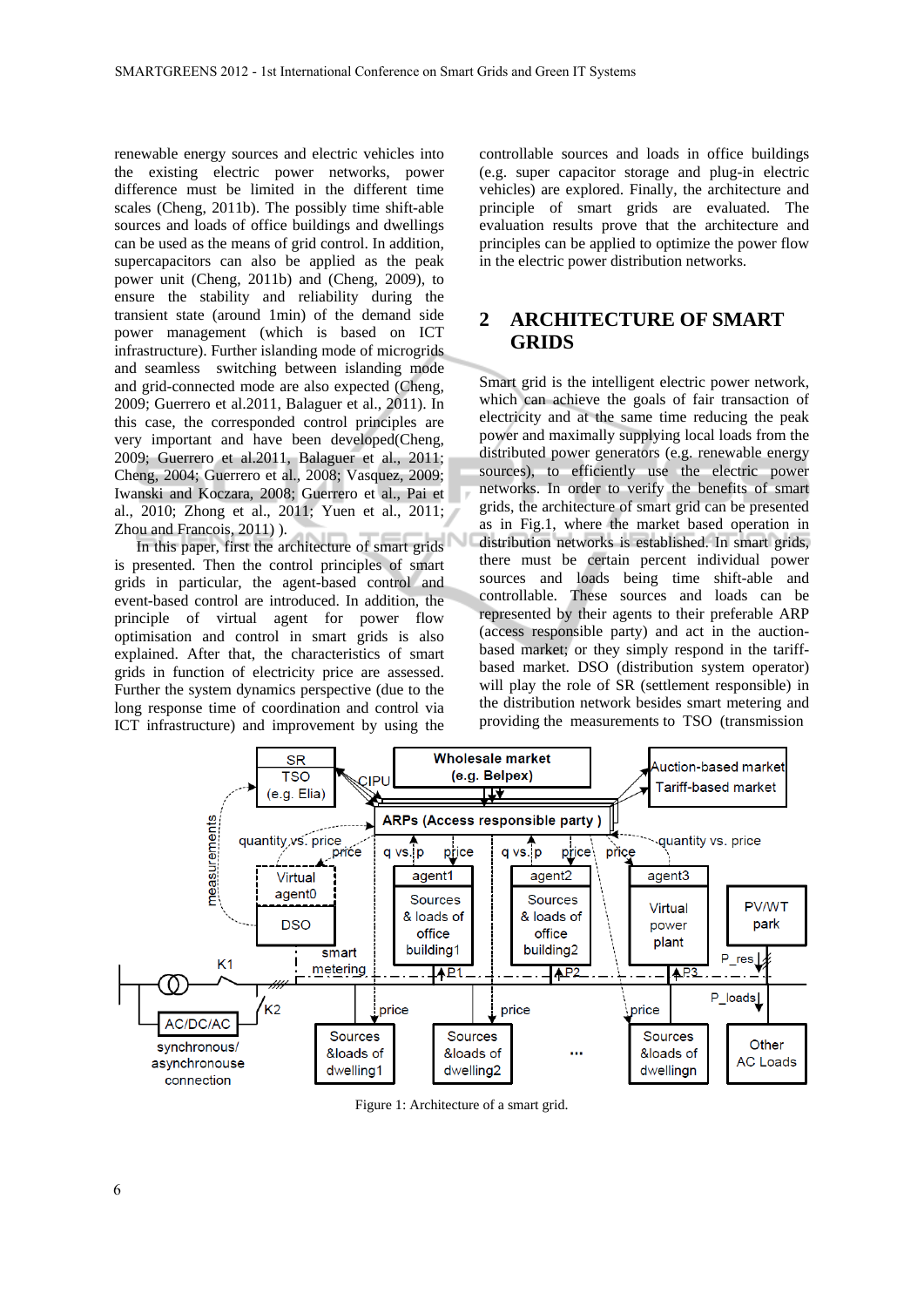system operator) for the existing market in transmission networks. In Fig. 1, the possible sources and loads of office buildings can be little big renewable energy systems and electric vehicle charging station as in Fig.2. The DC/AC inverter can be thought as the time shift-able AC sources/loads, while there are also time un-shiftable AC sources/loads in the office building.



Figure 2: The possible sources and loads of office building.



Figure 3: The possible sources and loads of dwelling.

In Fig. 1, the possible sources and loads of dwellings can be photovoltaic (PV), small wind turbine (WT), micro-CHP, lamps, TV, electriccooker, refrigerator, electric-boiler, washing machine and energy storage as in Fig.3. Some of them are time shift-able (right part), while others are not (left part).

This emulated smart grid (as in Fig. 1) can be in synchronous (K1=on and K2=off) or in asynchronous connection (K1=off and K2=on) with the main grid. The high power rating PV or/and wind turbine (PV/WT park) can also be integrated. The power flow from these renewable energy systems is the disturbance in the grid control. Therefore, the control principles of smart grids are very important in the different time scales for distributed power generation and demand side management.

## **3 PRINCIPLE OF SMART GRIDS**

If there are more generators and loads are time shiftable, then the electric power networks become more

controllable. This is being achieved by government incentive now and by market based operation model in near future. The time shift-able sources and loads of office buildings and dwellings can be in agentbased control or in event-based control. In order to simplify the presentation in this paper, the controllable sources &loads of office buildings are assumed to be in agent-based control for auctionbased market operation; and the controllable sources &loads of dwellings are assumed to be in eventbased control only for tariff-based market operation. For the purpose of settlement responsible and optimisation of power flow in smart grids, a virtual agent is also presented from DSO as explained in sub-section3.3.

### **3.1 Agent-based Control in Auction Based Market**

The goal of agent-based control in auction based market is to achieve the equilibrium between the demanded quantity and the supplied quantity in price-quantity pair in microeconomics way. The principle of agent-based control in smart grids is as in follows. Each agent of the controllable source and load sends a quantity vs. price pair to ARP as in Fig. 1. For example, the quantity vs. price of agent1, the quantity vs. price of agent2 and the quantity vs. price of agent3 are shown in Fig. 4, Fig. 5 and Fig. 6 respectively.



Figure 4: Quantity vs. Price pair of agent1.



Figure 5: Quantity vs. Price pair of agent2.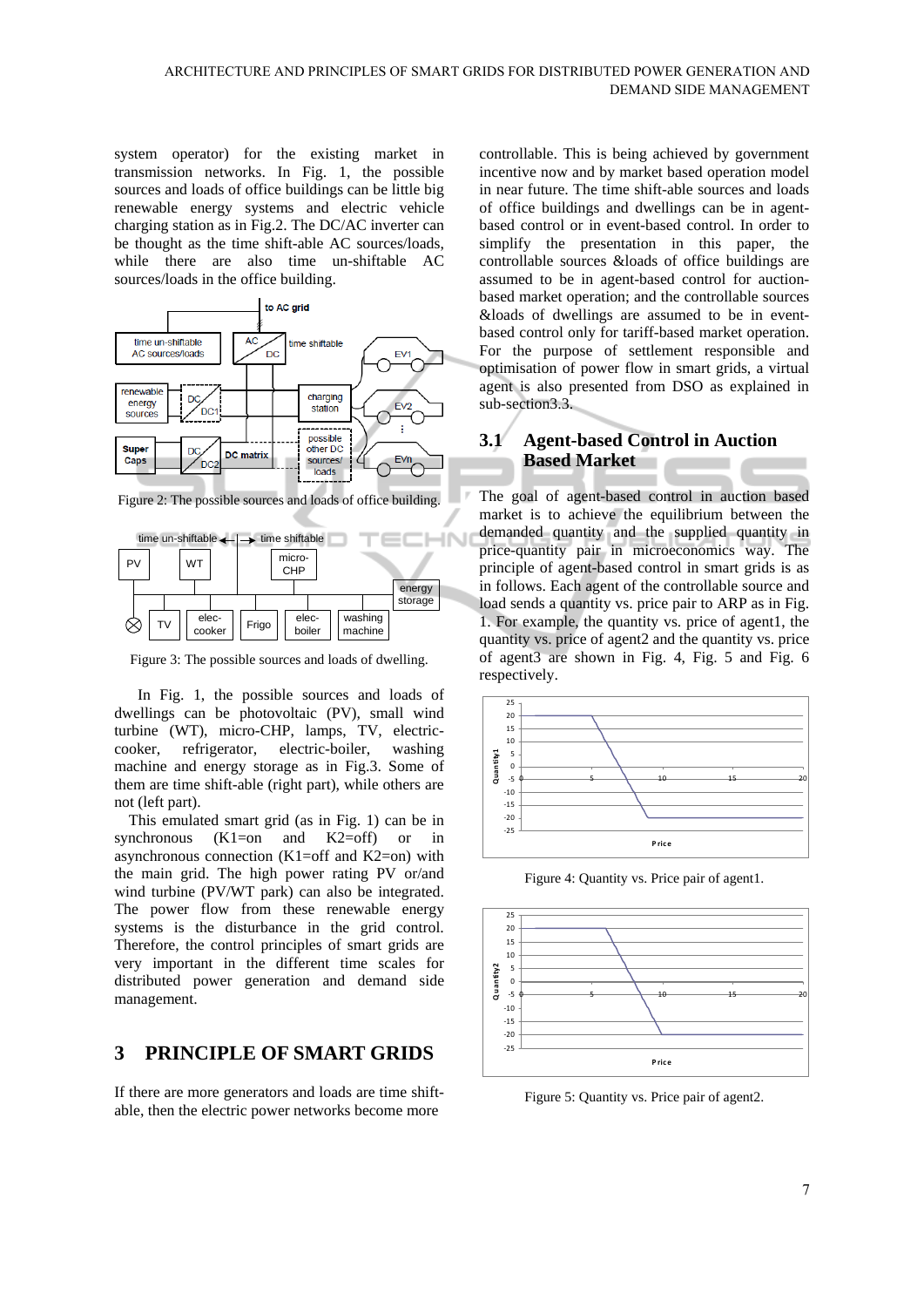

Figure 6: Quantity vs. Price pair of agent3.





Figure 8: Power demand and power production balance at price=8.5.

The sent quantity vs. price pair of each agent represents its capacity of power production and power consumption at each time. Here, agent1 has a zero quantity around 7 cent; agent2 has a zero quantity around 8 cent; and agent3 has a zero quantity around 9 cent. The maximum capacities of power production and power consumption of these three agents are saturated at 20 kw in this paper (but not necessary to be the same and symmetrical in the real case). The presented virtual agent0 in Fig. 1 sends a quantity vs. price as in Fig. 7 for the optimization of power flow in the distribution power network. (This will be explained in sub-section 3.3) According to the quantity vs. price of each agent, the server in auction based market finds the total demand quantity vs. price of the agents and the total production quantity vs. price of the agents. As a result, the crossing point of the power demand vs.

per time interval (e.g. 15min) between the time shiftable sources and the time shift-able loads can be balanced in auction based market. ARP is also responsible for the integration of renewable energy sources. But the power production of renewable energy sources and the power consumption of other loads are not always predictable. Even they can be highly fluctuated. Indeed, the goal of ARP is to get maximum profit. Therefore, ARP will optimize the power exchange within micro-grid as well as with the main grid. In this case, besides the auction based market, the tariff based market is also required to limit the difference between the predicted power and the measured power. **SINC 3.2 Event-based Control in Tariff Based Market**  Not all of the time shift-able sources and loads necessarily send the quantity vs. price pair to ARP.

price and the power production vs. the price can be found in Fig. 8. After that the price is sent via ARP to each agent. According to the price of electricity and the quantity vs. price pair of each agent, an agreement of power production or consumption of each agent with ARP is established for next time interval (e.g. 15min). As a result, the average power

Some of them only need to respond on some events. For instance, the change of electricity price or/and the change of frequency. In this case, the controllable sources and loads are in event-based control. For examples, the water boiler, washing machine refrigerator can be the event-based controllable loads; whilst micro-CHP can be the event-based controllable source. In general, the demanded power will de decreased and the supplied power will be increased if the price of electricity is increased; or vice versa. So event-based control can be used for reconciliation of power imbalance. Consequently a tariff based market is created by ARP. On the participants' side, each moment of switching on/off the time shift-able devices/systems can be based on the change of the electricity price from tariff based market or/and the change of the frequency with consideration of the original functionalities of these systems. In the first instance, according to the electricity price some household devices or systems can be switched on or off at the right time for the financial profits. In the second instance, according to the electricity frequency some distributed power generators and some time shifttable loads can also be controlled to generate or consume a suitable power for the power system stability(in this instance, the time scale will be in ms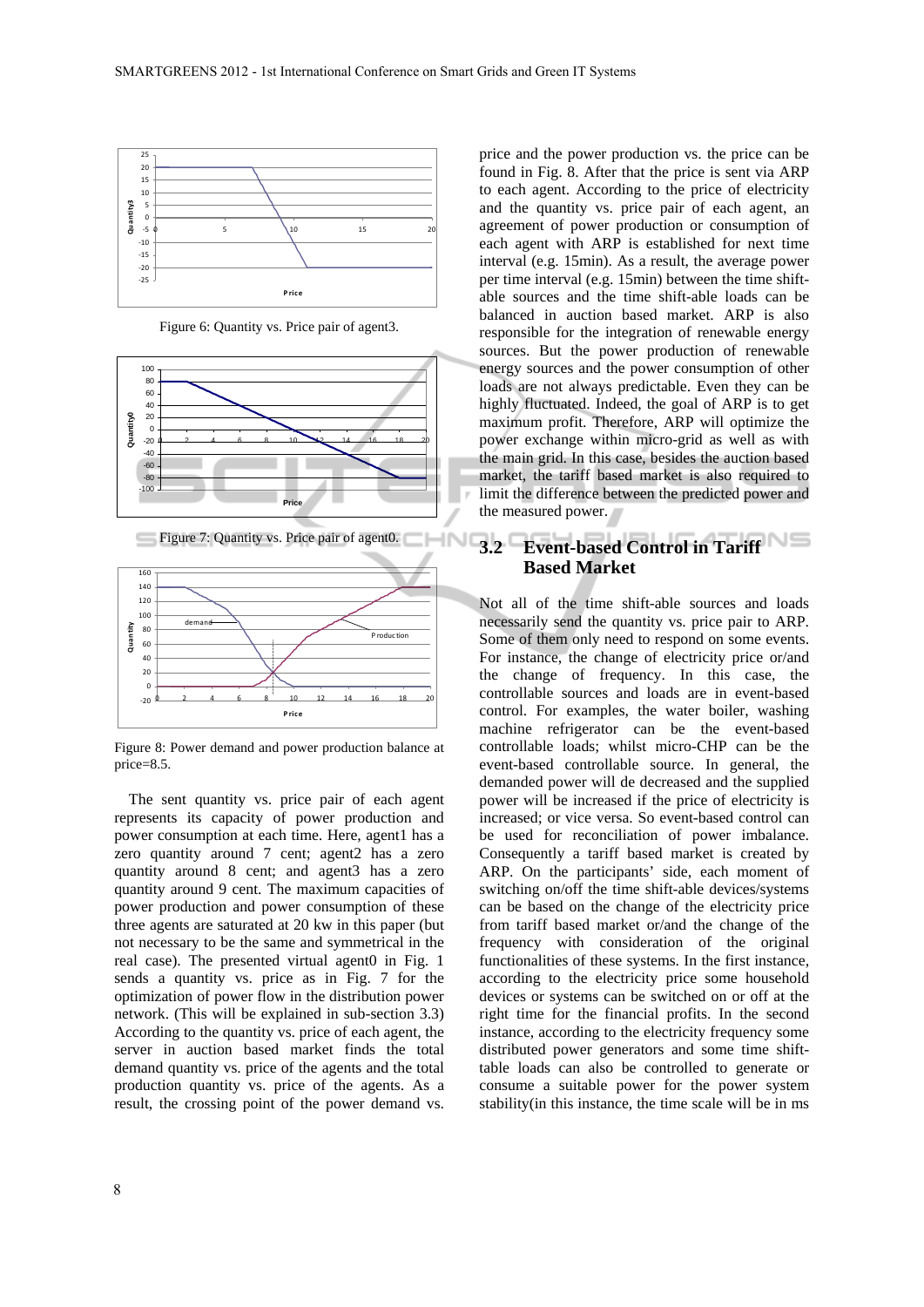and it is based on the local measurement). One should be aware that the average power between the time shift-able sources and the time shift-able loads in event based control is not necessarily equal.

#### **3.3 Virtual Agent for Optimization of Power Flow in Electric Power Distribution Networks**

The main interest of market operator and participators is their maximum profit. As a consequence, an offset of power flow is generated due to the tariff based market, but optimized power flow in electric power distribution network is still not ensured. Therefore, DSO needs to take the role of settlement responsible and take care of the constrains in electric power distribution networks, to ensure power quality and to minimize the losses.

In this paper, we assume that a virtual agent0 as in Fig. 1 is presented from the distribution system operator (DSO) to the ARPs. As the strategy of the distribution system operator is to efficiently use the distribution networks and to have some financial profit, the optimization of power flow in the electric power distribution network will be done with respect to the power flow in the electric power distribution networks and the real-time price of electricity in transmission networks.

Nowadays the price of electricity in the electric power transmission networks is transparent. For example, Belpex is the Belgian Power Exchange for anonymous, cleared trading in day-ahead electricity, providing the market with a transparent reference price. In this case, DSO will interact with the market based operation model as in Fig. 1. According to the measurements from the smart meter(s), DSO will also send the quantity vs. price pairs via the virtual agent to ARPs. As a result, there will be an additional offset of power flow. Properly changing the quantity vs. price pairs via the virtual agent, DSO will optimize the power flow in smart grids.

 However, one should be aware that shifting the quantity vs. price pair in the market based operation model is not free action. Unlikely ARP will still have the maximum profit if DSO shift the power flow. Maybe DSO needs to compensate the financial losses to ARP. So there is a trade-off between the benefit of power optimization and the cost of shifting the quantity vs. price pair in market based operation model. This will be a main concern of DSO if DSO will take the role of settlement responsible in the electric power distribution networks.

During the execution phase of market based operation, the demand side management will limit the difference between the expected power and really produced/consumed power of the distributed power generators or loads, to ensure proper operation in auction based market as well as reconciliation of power imbalance in tariff based market. In this market based operation model of smart grids, both the market operators and participants have the opportunities to gain their profits and face competitions.

# **4 CHARACTERISTICS OF SMART GRIDS IN FUNCTION OF ELECTRICITY PRICE**

Due to the time shift-able sources and loads under agent-based control or event-based control, the characteristics of smart grids will be changed. The difference of average power (in the time scale about several seconds to few minute) between the generated power and the demanded power will gradually be optimised towards to be as the expected.

In this section the characteristics of smart grids as the function of electricity price will be explored. This can be done by the interaction between the virtual agent and the server of smart grids. First the quantity vs. price pair of the virtual agent0 is shifted from left to right, and then it is shifted from right to left. In fact this procedure will also assess the controllability and reachability of the smart grids under certain amount time shift-able loads and with certain amount time shift-able sources. When the quantity vs. price pair of virtual agent0 is maximally shifted to right (increasing price) as in Fig. 9, the maximal power production of the distributed power generators (in agent-based control) is reached. As a result, the power balance reaches the saturation point at price equal to 11 cents as in Fig. 10.



Figure 9: Quantity vs. Price pair of agent0 maximally shifting to right (increasing price).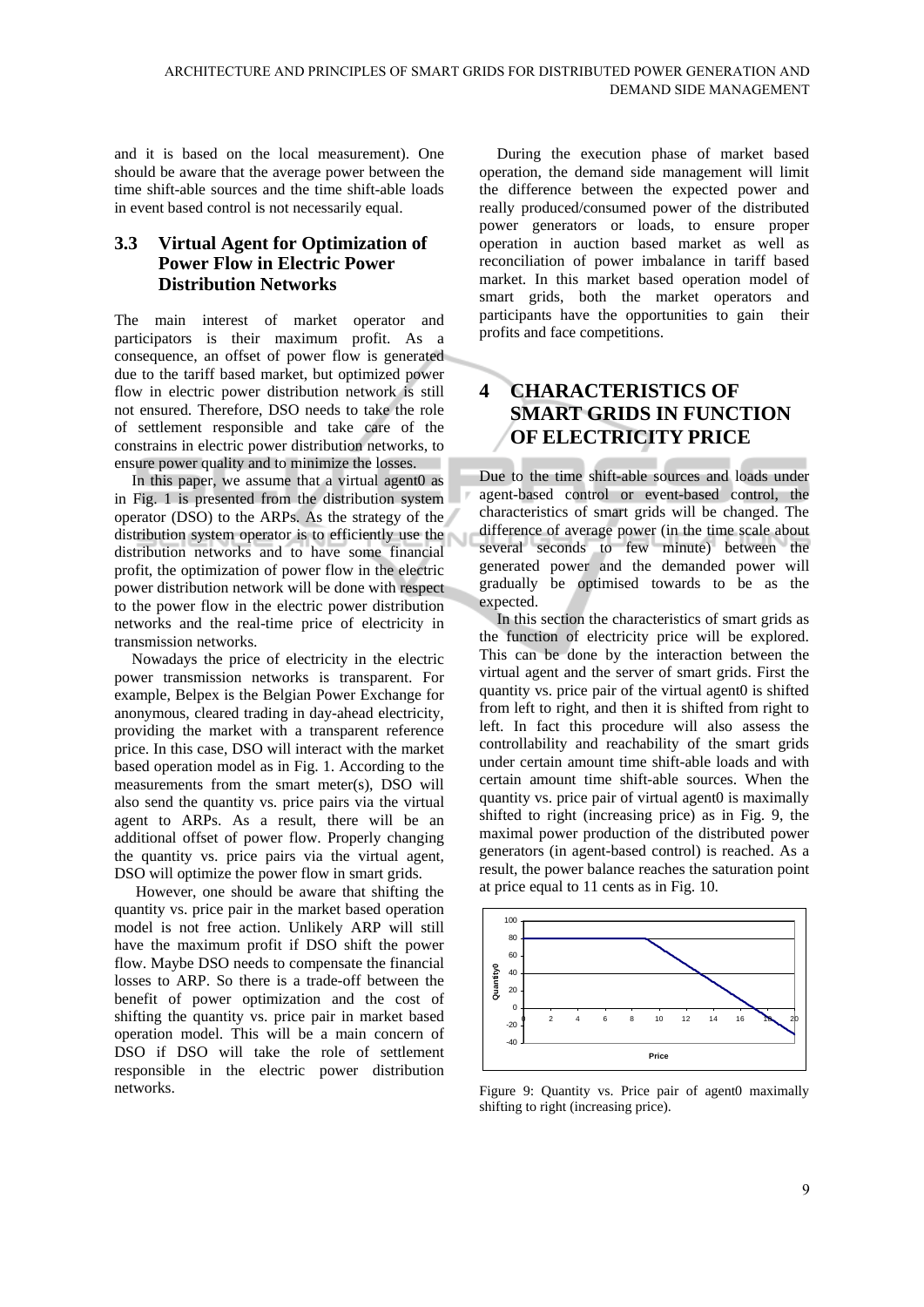

Figure 10: Power demand and production balance saturated at price=11 (reach maximal power production).



Figure 11: Quantity vs. Price pair of agent0 maximally shifting to left (decreasing price).



Figure 12: Power demand and power production balance saturated at price=5 (reach maximal power demand).

When the quantity vs. price pair of virtual agent0 is maximally shifted to left (decreasing price) as in Fig. 11, the maximal power demand of the loads (in agent-based control) is reached. As a result, the power balance reaches the saturation point at price equal to 5 cents as in Fig. 12.

In both cases, the maximal power production or power demand in agent-based control is 60 kW, which corresponds to the maximal capacity of power production or consumption of agent1, agent2 and agent3 as shown in their quantity vs. price pairs in Fig. 4, Fig. 5 and Fig. 6. In this way, the controllability and reachability for the optimization of power flow in smart grids are determined.

# **5 SYSTEM DYNAMICS PERSPECTIVE AND IMPROVEMENT WITH SUPER CAPACITOR STORAGE**

Indeed, the curve of demanded power in the function of price and the curve of supplied power in the function of price are always shifted due to the change of the real situation in smart grids. This can logically be classified as the case of demand curve shifting as in Fig. 13 and the case of supply curve shifting as in Fig. 14, though they can be happened in the same time.



Figure 13: Demand curve shifting.



Figure 14: Supply curve shifting.

Assuming the supplied power in the function of price is unchanged, and if the load characteristics are changed, then the demanded power in the function of price will be shifted. For example, the total loads in the smart grids can be decreased from the price and quantity at the time t1 (P1, Q1) to the price and quantity at the time t2 (P2, Q2) as in Fig. 13.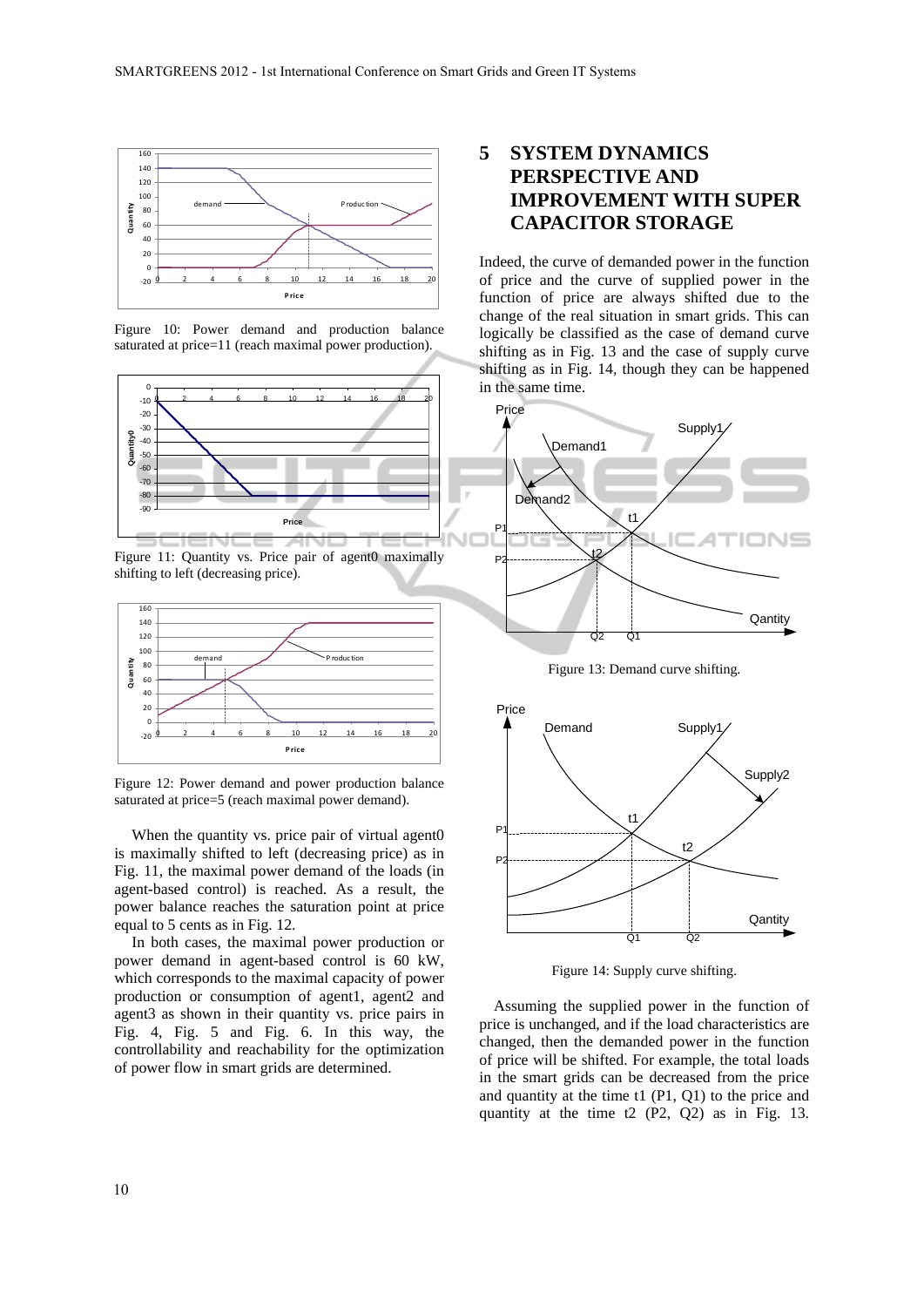Assuming the demanded power in the function of price is unchanged, and if the total capacity of power generators is changed, then the supplied power in the function of price will be shifted. For example, the total capacity of the distributed power generators in the smart grids can be increased from (P1, Q1) to be (P2, Q2) as in Fig. 14.

As it takes time to achieve a new equilibrium (P2, Q2) from the old equilibrium (P1, Q1), there is a transient state of demand side power management via ICT infrastructure. In this case the demand side management has to be in cooperation with the proper operations of intelligent power converters with energy storage system, to limit the high power difference within short time duration, particularly if there are large scale integration of renewable energy sources and big un-predictable loads. Only if there is sufficient inertia in the electric power networks, stability, reliability and power quality can be ensured. In this case, the possible controllable sources and loads of office building as in Fig.2 can be treated as means of grid control, which generate the required damping in the electric power networks, to allow the demand side management functioning well via the communication network(s).

In the presented architecture of smart grid as shown in Fig. 1, the super capacitor storage is installed with the possibly controllable DC sources and loads of office building as in Fig.2. Accordingly the control principles of the converters have been developed (Cheng, 2011b), (Cheng, 2009). The DC/AC inverter as in Fig.2 is the distributed power generator in smart grid. The distributed power generators will supply the power for the local loads, and they ensure the power quality and grid stability

 in smart grids. During the transient state of demand side management (via ICT infrastructure), power balance in the smart grid will be achieved by the DC/AC inverter with the possibly controllable sources and loads of office buildings as in Fig.2. According to the real situation in the smart grids, the DC/AC inverter can be operated in power despatching mode or/and in load following mode. In the power despatching mode of the DC/AC inverter, the peak power from renewable energy sources will be filtered by super capacitors, then to charge the batteries of EVs; only the moving average power will be injected into the AC grid (via the DC/AC inverter). In the load following mode of the DC/AC inverter, the high power difference (on the AC side) will immediately be compensated by the super capacitor storage. In addition, reducing the charging power of the on-board batteries of EVs can have some additional power to follow the power demand on the AC side. In this case, power balance can be achieved in long time scale as well as in short time scale in smart grids. **BLICATIONS** 

### **6 EVALUATION RESULTS**

In order to verify the architecture and principles of smart grids (which are presented in this paper), the change of power vs. real-time price of electricity is evaluated. The power flows from agent1, agent2 and agent3 are P1, P2 and P3 respectively. In order to simplify the presentation in this paper, only the influence of agent-based sources and loads is shown here. The power injection from renewable energy sources P\_res minus the fluctuated loads P\_loads is



Figure 15: Evaluation results of the principle of power management in smart grids.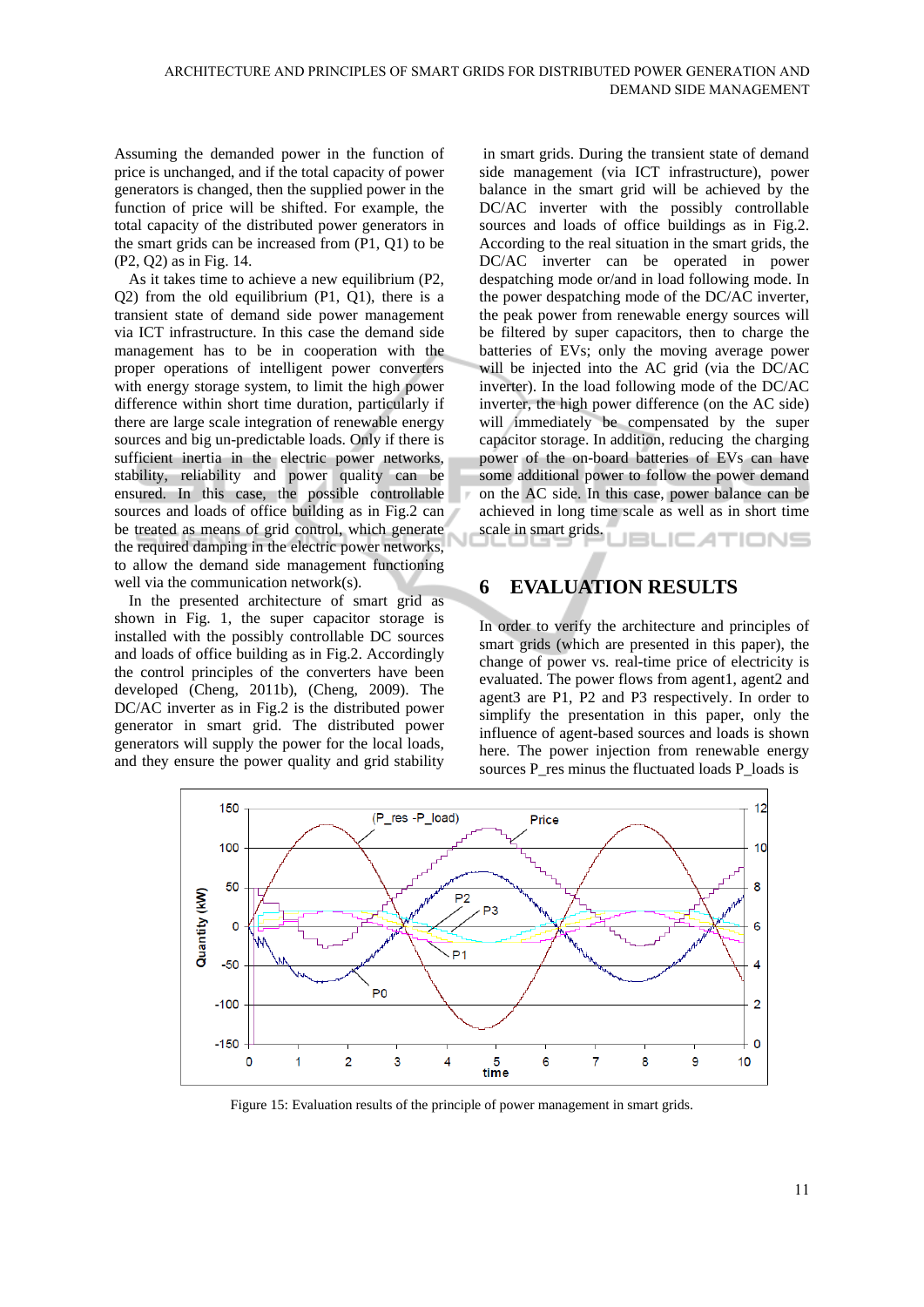used as the disturbance (P\_res-P\_loads) in the smart grids as in Fig.1.

The evaluation results are presented in Fig. 15. One can see that the maximal power of the renewable energy sources minus other loads is 130kW, but the maximal power of agent0 (through transformer) is only 70kW. This evaluation results prove that the architecture and principles (in particular the virtual agent as presented in this paper) can optimize (flatten) the average power flow in the electric power distribution networks.

#### **7 CONCLUSIONS**

Market based operation in smart grids will ensure fair transaction of electricity and enable more time shift-able sources and loads involving in the reconciliation of power imbalance. Particularly, agent-based control and event-based control in smart grids will change the characteristics of electric power networks.  $AND$ : rec :HNOL

However, the power balance only between the sources and the loads in agent-based control is not sufficient to guarantee an appropriate power flow in the electric power distribution networks. By introducing a virtual agent, the principle of power management in smart grids has been enhanced and presented in this paper. The evaluation results show that the average power flow in case of the integration of renewable energy sources and fluctuated loads can effectively be optimized by applying our method of power management.

As there is a significant response time in demand side management (via the ICT infrastructures), short duration energy storage might be required, to ensure the power quality in the smart grids, if the power fluctuation due to the renewable energy sources (e.g. PVs) or/and other fast varied loads is significant. In this case, the possibly time shift-able and controllable sources and loads of office building (e.g. plug-in electric vehicles with super capacitors) can be treated as another means of grid control. As a result, power balance in smart grids can be achieved in the different time scales with less additional energy storages.

### **REFERENCES**

J. M. Carrasco, L.G. Franquelo, J.T. Bialasiewicz, E. Galvan, R.C. PortilloGuisado, M.A.M. Prats, J.I. Leon, N. Moreno-Alfonso, "Power-Electronic Systems for the Grid Integration of Renewable Energy Sources:

A Survey," IEEE Trans. on Industrial Electronics, vol. 53, no. 4, pp. 1002- 1016, August 2006.

- Roman, R. Alonso, P. Ibanez, S. Elorduizapatarietxe, D. Goitia, "Intelligent PV Module for Grid-Connected PV Systems," IEEE Trans. on Industrial Electronics, vol. 53, no. 4, pp. 1066- 1073, August 2006.
- E. Romero-Cadaval, M. I. Milanes-Montero, E. Gonzalez-Romera, F. Barrero-Gonzalez, "Power Injection System for Grid-Connected Photovoltaic Generation Systems Based on Two Collaborative Voltage Source Invert," IEEE Trans. on Industrial Electronics, vol. 56, no. 11, pp. 4389-4398, Nov 2009.
- A. Timbus, M. Larsson, C. Yuen, "Active Management of Distributed Energy Resources Using Standardized Communications and Modern Information Technolog," IEEE Trans. on Industrial Electronics, vol. 56, no. 10, pp. 4029-4037, Oct 2009.
- Y. Cheng, Ph. Lataire, "New concepts for distributed power generation and power quality for large scale integration of renewable energy sources," EPE2005, in Dresden, Germany.
- A. Y. Saber, G.K. Venayagamoorthy, "Plug-in Vehicles and Renewable Energy Sources for Cost and Emission Reductions ," IEEE Trans. on Industrial Electronics, vol. 58, no. 4, pp., April 2011.
- Y. Cheng, "Methods for Mitigating the Effects of Intermittent Energy Production of Photovoltaic Sources," the III International Conference on Power Engineering, Energy and Electrical Drives (IEEE POWERENG 2011), in Malaga, Spain, on 11 -13 May, 2011.
- Y. Ueda, K. Kurokawa, T. Tanabe, K. Kitamura, H. Sugihara, "Analysis Results of Output Power Loss Due to the Grid Voltage Rise in Grid-Connected Photovoltaic Power Generation Systems," IEEE Trans. on IES, vol. 55, no. 7, pp. 2744-2751, July 2008.
- J. Morren, S. W. H. de Haan, "Maximum penetration level of distributed generation without violating voltage limits," CIRED 20th International Conference on Electricity Distribution, June 2009.
- Bletterie, T. Pfajfar, "Impact of Photovoltaic generation on voltage variations -how stochastic is PV," CIRED 19th International Conference on Electricity Distribution, May 2007.
- P. Souto Perez, J. Driesen, R. Belmans, "Characterization of the Solar Power Impact in the Grid," International Conference on Clean Electrical Power, ICCEP '07. 2007.
- Y. Cheng , "Power Management in Smart Grids for the Integration of Renewable Energy Resources and Fluctuated Loads," ICCEP, 2011a, in Ischia, Italy.
- Y. Cheng, "Fault-Tolerant Resonant Converters for Highly Efficient and Reliable Power Conversion of Solar Panels in Smart Grids," the 14th International Power Electronics and Motion Control Conference, (EPE-PEMC2010), in Ohrid, Macedonia, on 6-8 September 2010.
- V. C. Gungor, Bin Lu, G.P. Hancke, "Opportunities and Challenges of Wireless Sensor Networks in Smart